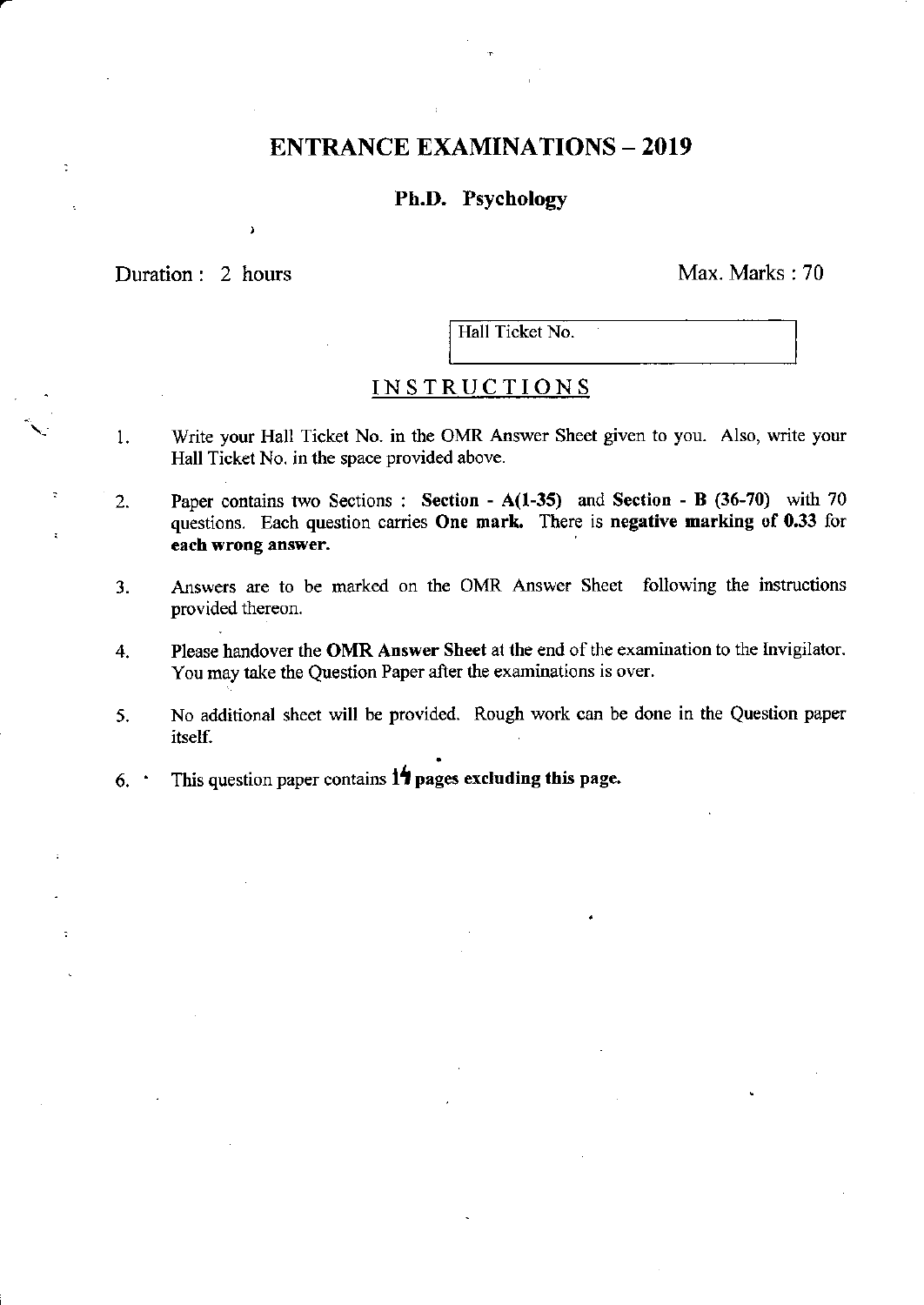#### 1. Which of the statement about the T-Cells is incorrect?

- A. Operates in the bloodstream
- B. Mature in Thymus, not in bone marow
- C. Operate at Cell level
- D. When stimulated by an appropriate antigen, secrete a chemical that kills invading organism and infected cells
- z. Which of the following is the correct definition of a disease?
	- A. A state where the person has feelings of pain or discomfort that does not have an identifiable reason
	- B. Subjective feeling where there is really no identifiable reason behind the condition
	- C. An abnormal condition in any organism that obstructs its bodily function
	- D. The patient's experience of a physical or psychological disturbance
- 3. Ravi's parents have always wanted him to be a doctor. He accepted this preference and went to medical school even though he never really thought about whether he wanted to be a doctor. Which of Marcia's identity statuses applies to Ravi?
	- A. Identity Achievement
	- B. Identity Moratorium
	- C. ldentity Forcclosure
	- D. Identity Diftusion
- 4. According to Daniel Levinson's Theory of Seasons of Life, the period when individual makes crucial choices in life and works around the choices and seeks goals is called

 $J$  -90

 $\mathbf 1$ 

- A. Stable Period
- R. Crucial Period
- C. Critical period
- D. Transition Period

5. What changes are noticed in an adult's height as that person ages?

- A. It incrcases
- B. It decreases
- C. Unless there is an ilhess there is no noticeable change
- D. Some people get taller and others get shorter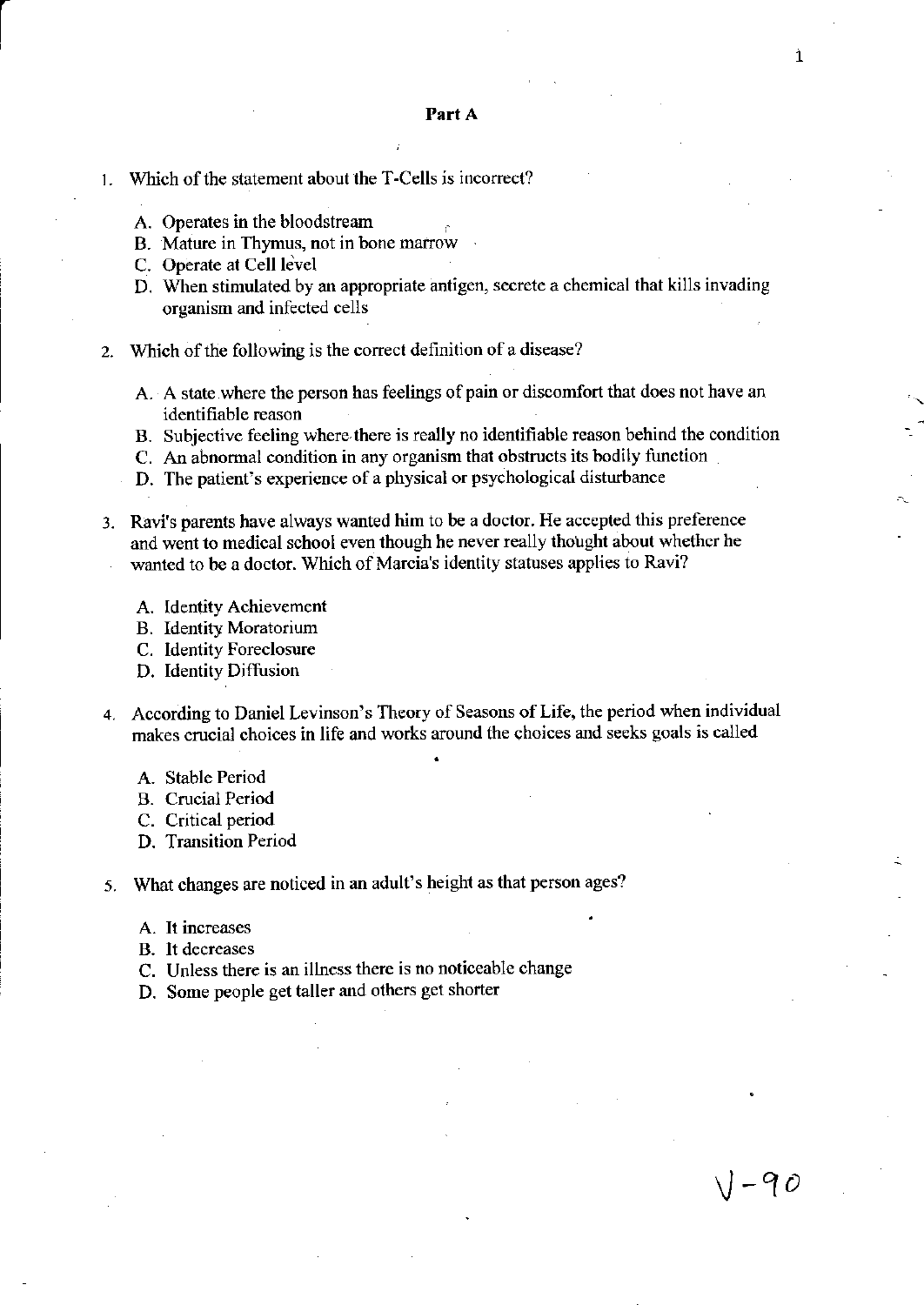- 6. The model which has governed the thinking of most health practitioners for the past 300 years, maintains that all illness can be explained on the basis of aberrant somatic bodily processes, such as biochemical imbalances or neurophysiological abnormalities, is
	- A. Biomedical model
	- B. Disease model
	- C. Humoural theory
	- D. Chemical physiology
- 7. A health behavior that is firmly established and often performed automatically, without awareness is
	- A. Health promotion
	- B. Health habit
	- C. Personal control
	- D. Unconscious motivation
- 8. According to , whether a person practices a health behavior depends on two factors: whether the person perceives a personal health threat, and whether the person believes that a particular health practice will be effective in reducing that threat
	- A. Perceived threat theory
	- B. Perceived health model
	- C. Health belief model
	- D. Perception -belief model
- 9. When people anticipate potential stressors and act in advance, either to prevent them or to reduce their impact, it is termed as
	- A. Vulnerability
	- B. Avoidance coping
	- C. Proactive coping
	- D. Resilience

10. In John Watson's Little Albert experiment, what was the UCS?

- A. The white rat
- B. The little boy
- C. The loud noise
- D. Anything white and furry
- 11. Repulsion, curiosity, pugnacity, and humility are all examples of
	- A. Motivations
	- B. Instincts
	- C. Needs
	- D. Emotions

\l-?D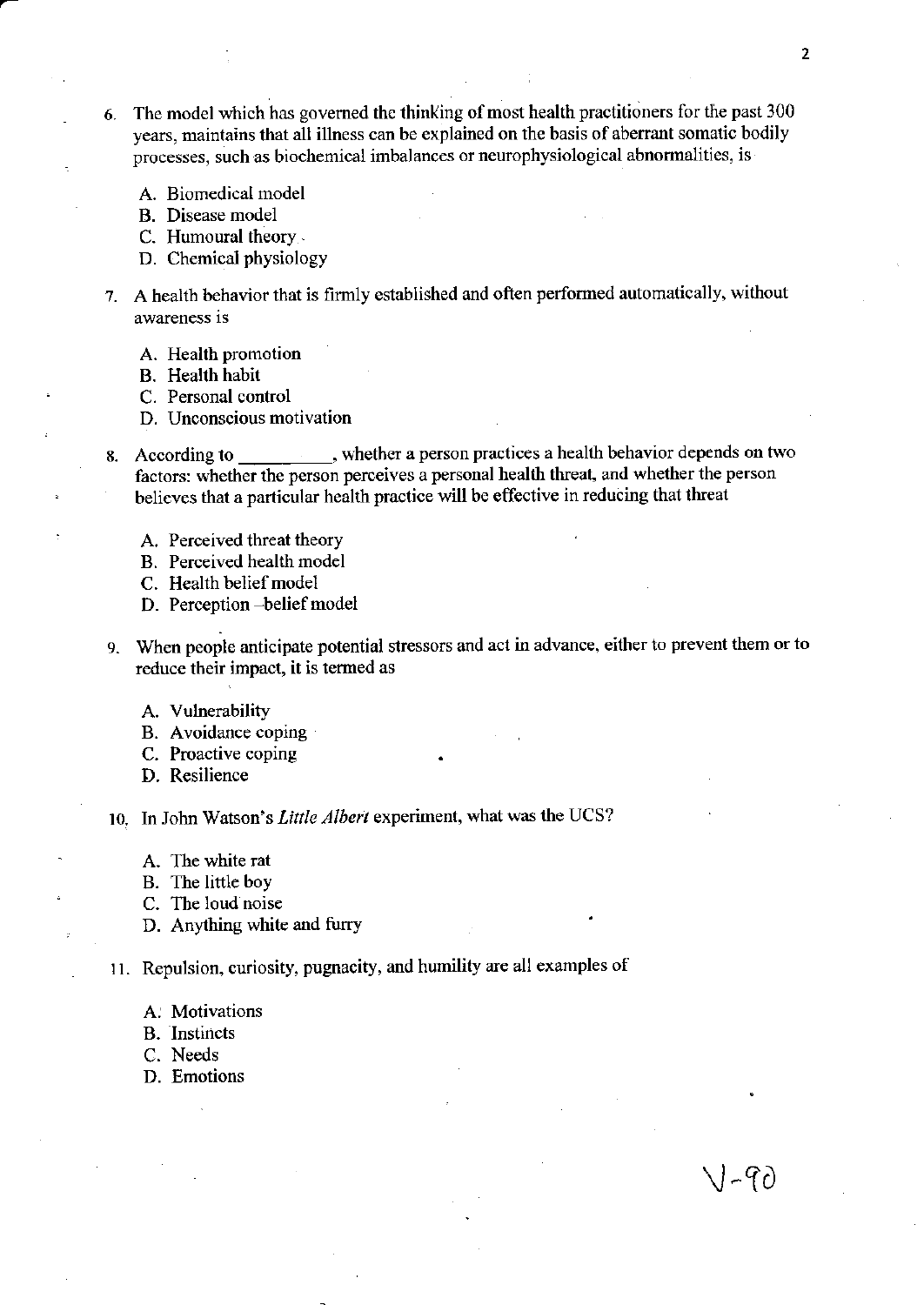- 12. To become a chess champion one must dse
	- A. Concepts
	- B. Heuristics
	- C. Prototypes
	- D. Algorithms
- 13. On her way to Hyderabad, Neetu was invited into the cockpit to meet the pilot. She was surprised to see that the pilot was a woman. This is an example of
	- A. Insight
	- B. Convergent thinking
	- C. Confirmation bias
	- D. Representative heuristic
- 14. A person who agrees to a small rcquest initially is more likely to comply with a larger demand later. This describes which of the following phenomena?
	- A. Foot-in-door effect
	- B. Door-in-foot technique
	- C. Door-in-face effect
	- D. Low-ball technique
- 15. "What I believe I can do with my skills under certain conditions". This represents
	- A. Self-esteem
	- B. Self-efficacy
	- C. Self-actualization
	- D. Self-image
- 16. The process of forming and closing the neural tube is called
	- A. Neurulation
	- B. Tube proliferation
	- C. Arborization
	- D. Newalgenesis
- l?. Parkinson's Disease is an example of
	- A. Cortical Dementia
	- B. Frontotemporal Dementia
	- C. Senile amncsia
	- D. Sub-cortical Dementia
- 18. The tendency of children in pre-operational stage to see unrelated events as related is called
	- A. Syncretic reasoning
	- B. Intuition
	- C. Counterfactual thinking
	- D. Backward thinking  $\bigvee \mathcal{C}$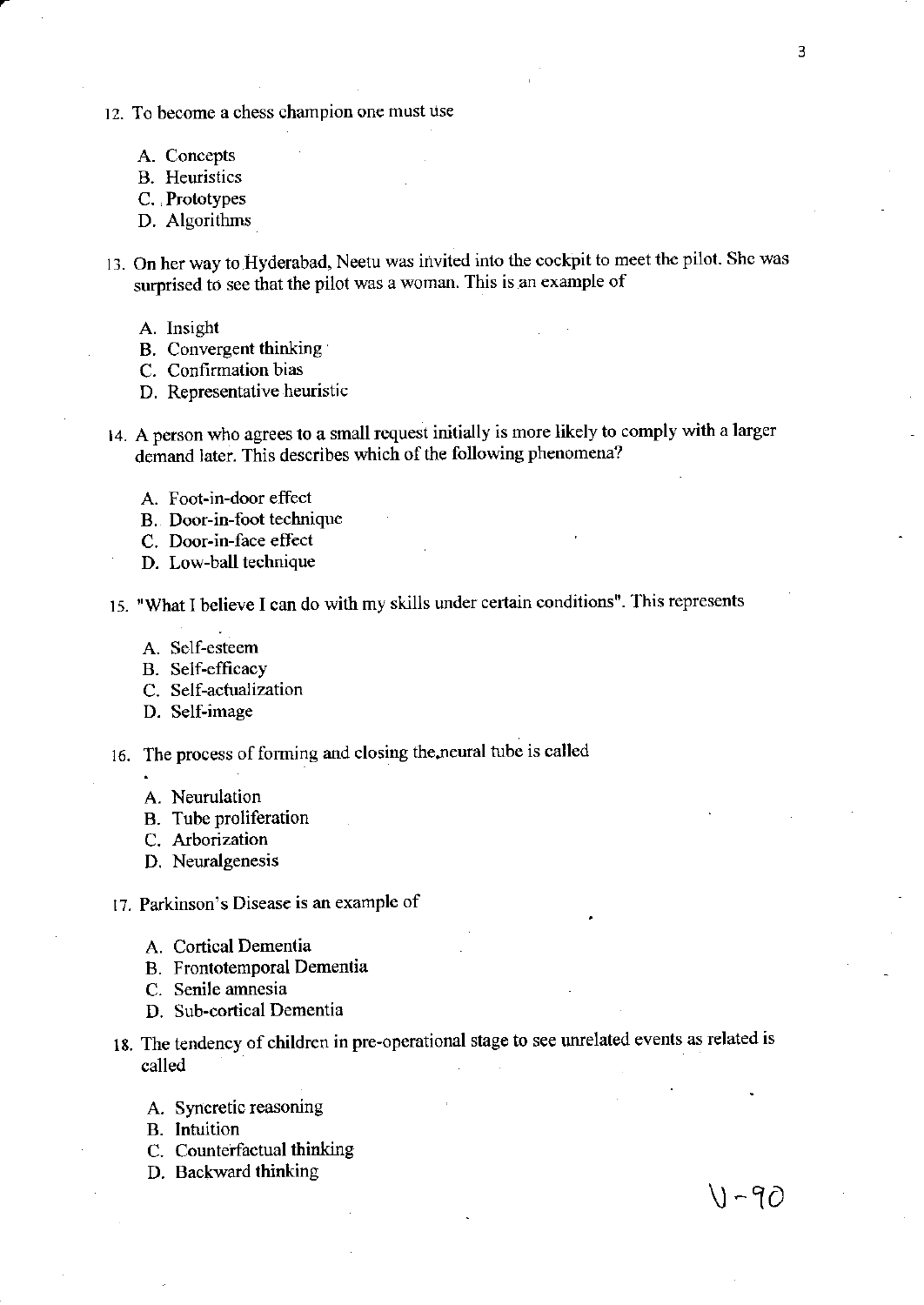# 19. The term cognitive map was coined by

- A. Edward C. Tolman
- B. Jean Piaget
- c. Jerome Bruner
- D. Howard Gardner

20. Match Category  $A$  with Category  $B$ 

Category A

i. Fixed Ratio

ii. Variable Ratio

iii. Fixed Interval

iv. Variable interval

#### Category B

- a. The response must occur a certain number of times before reinforcement occurs
- b. No reinforcement is given until a certain interval of time. The first response after the time interval result in reinforcement
- c. Reinforcement come after variable number of responses
- d. Reinfotcement come for the frst responsc made alier various time intervals have passed
- A. i-a, ii-b, jii-d, iv-c

B. i-c, ii-d, iii-a, iv-b

C. i-a, ii-c, iii-b, iv-d

D. i-c, ii-d, iii-a, iv-d

21. In what ways are people with Bulimia always different from people with Anorexia?

- A: People with anorexia are underweight; people with bulimia are not
- B. People with bulimia binge and purge; people with anorexia do not
- C. People with anorexia restrict their eating; people with bulimia do not
- D. There are no differences

22. Which of the following is not correct regarding the performance of Health Psychologists?

- A. They develop theories and conduct research on the interaction of biological, psychological, and social factors in producing health and illness.
- B. They help treat patients with a variety of disorders and conduct counseling for the psychosocial problems that illness may create.
- C, They develop interventions for the treatment of different phobias and anxiety
- D. They develop worksite interventions to improve employees' health habits and work in medical settings and other organizations to improve health and health care delivery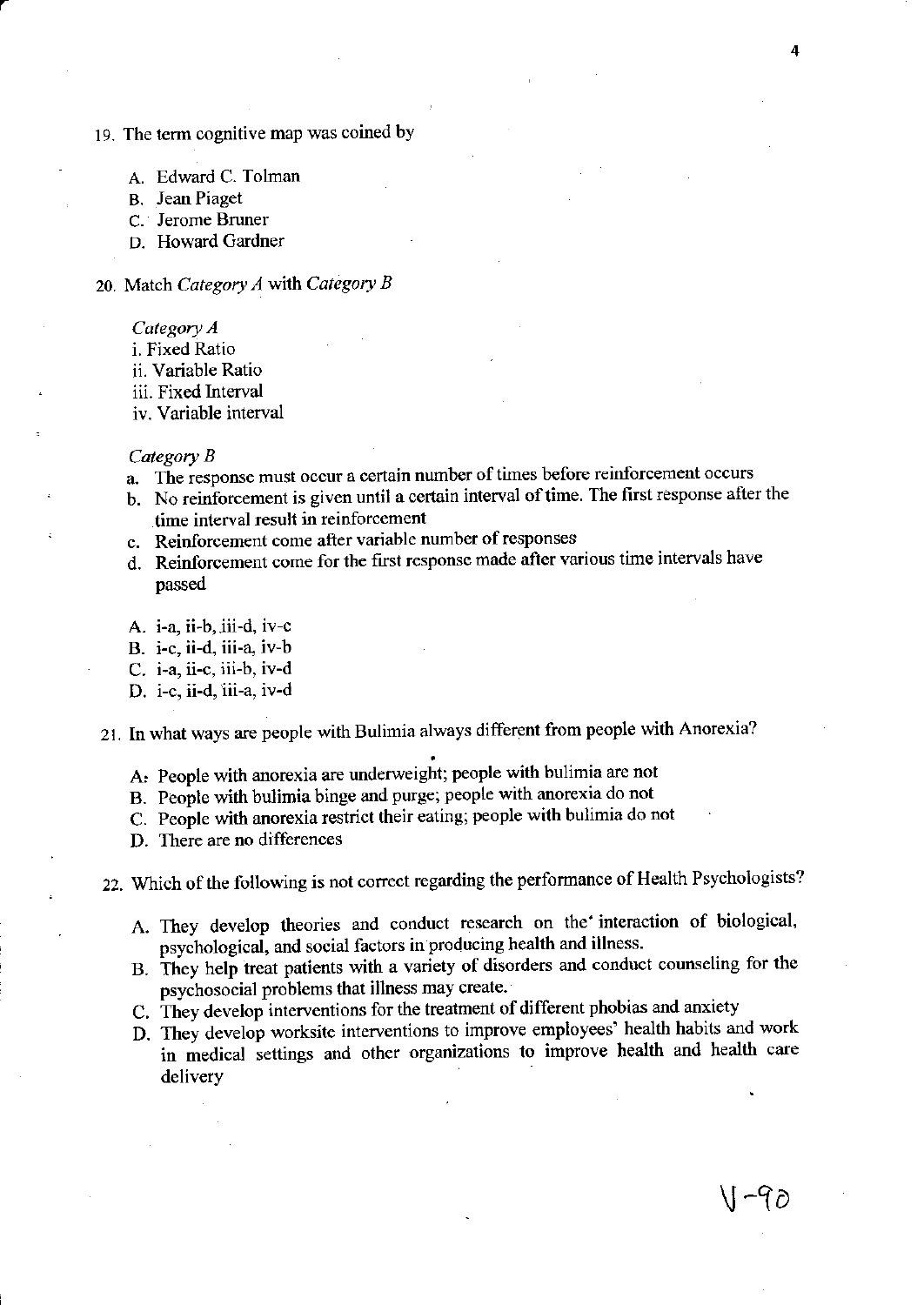- 23. A client-centered counseling style designed to get people to work through any ambivalence they experience about changing their health bchaviours is called
	- A. Motivational interviewing
	- B. Humanistic interviewing
	- C. Behaviour seeking intervention
	- D. Cognitive style intervention
- 24. Match Category  $A$  with Category  $B$ 
	- Category A
	- i. Experimental Psychology
	- ii. Cognitive Psychology
	- iii. Developmental Psychology
	- iv. Health Psychology

#### Category  $B$

- a. What mental strategies are involved in solving complex word problems?
- b. At what age do children generally begin to acquire an emotional attachment to their fathers?
- c. A Psychologist is intrigued by the fact that some people ate much morc sensilive to painful stimuli than others are
- d. Singu's job is demanding and stressful. He wonders if his lifestyle is making him more prone to certain illnesses, such as cancer and heart disease
- A. i-c, ii-b, iii-a, iv-d
- B. i-c, ii-b, iii-d, iv-a
- C. i-c, ii-a, iii-b, ir-d
- D. i-a, ii-d, iii-c, iv-b
- 25. "My therapist is wonderful! She always points out my positive traits. She dwells on my uniqueness and strength as an individual. I feel much more confident about myself-as if I'm really growing and reaching my potcntial." The therapist being described most likely follows a perspective
	- A. Cognitive perspective
	- B. Positivistic penpective
	- C. Humanistic perspective
	- D. Behavioural perspective
- 26. Your friend tells you, "I was at a party last night. During the course of the evening, my general level of arousal increased. Since I was at a party where people were enjoying themselves, I assume I must have felt happy." What theory of emotion does your friend subscribe to?
	- A. James-Lange Theory
	- B. Cannon-Bard Theory
	- C. Schachter-Singer Theory
	- D. Lazarus Theory

 $J$  - 9 $c$ 

Ą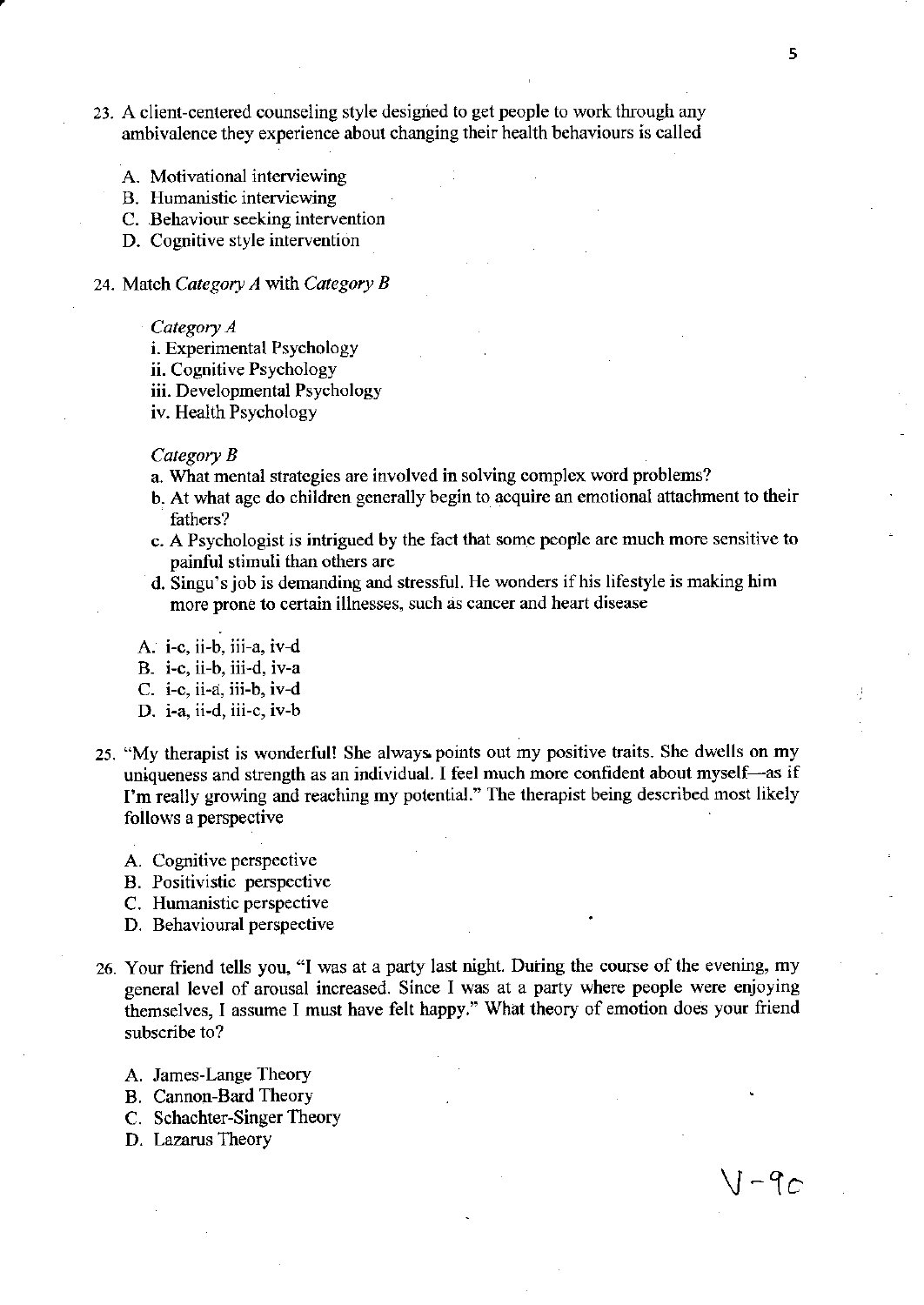#### 27. Match Category  $A$  with Category  $B$

Category A i. Egocentric thought ii. Object permanence iii. Abstract reasoning iv. Conservation; reversibility

#### Category B

a. Sensorimotor

b. Formal operational

c. Prcoperational

d. Concrete operational

A. i-c, ii-b, iii-d, iv-a B. i-c, ii-a, iii-b, iv-d C. i-c, ii-d, iii-a, iv-b D. i-c, ii-b, iii-a, iv-d

28. Match Category A with Category B

#### Category A i. Group therapy ii. Unconditional positive regard iii. Behavioural therapy iv. Nondirective counseling

Category B

a."In other words, you don't get along with your molher because she hates your girlfriend, is that right?"

b. "l want you all to take tums talking about why you decided to come and what you hope to gain.from therapy."

c. "I can understand why you wanted to wreck your friend's car after she hurt your feelings. Now tell me morc about the accident."

d. "That's not appropriate behavior. Let's work on replacing it with something else."

A.  $i-a$ , ii-c, iii-d,  $iv-b$ B. i-d, ii-a, iii.b, iv-c . C. i-b, ii.c, iii-d, iv-a D. i-c, ii-b, iii-a, iv-d

29. Bingu's Thematic Apperception Test (TAT) story depicts a young boy who is rejected by one of his friends and seeks to regain his friendship. What major type of motivation is Bingu displaying in his story?

A. Need for achievement

- B. Need for motivation
- C. Need for affiliation
- D. Need for power

 $V - 9c$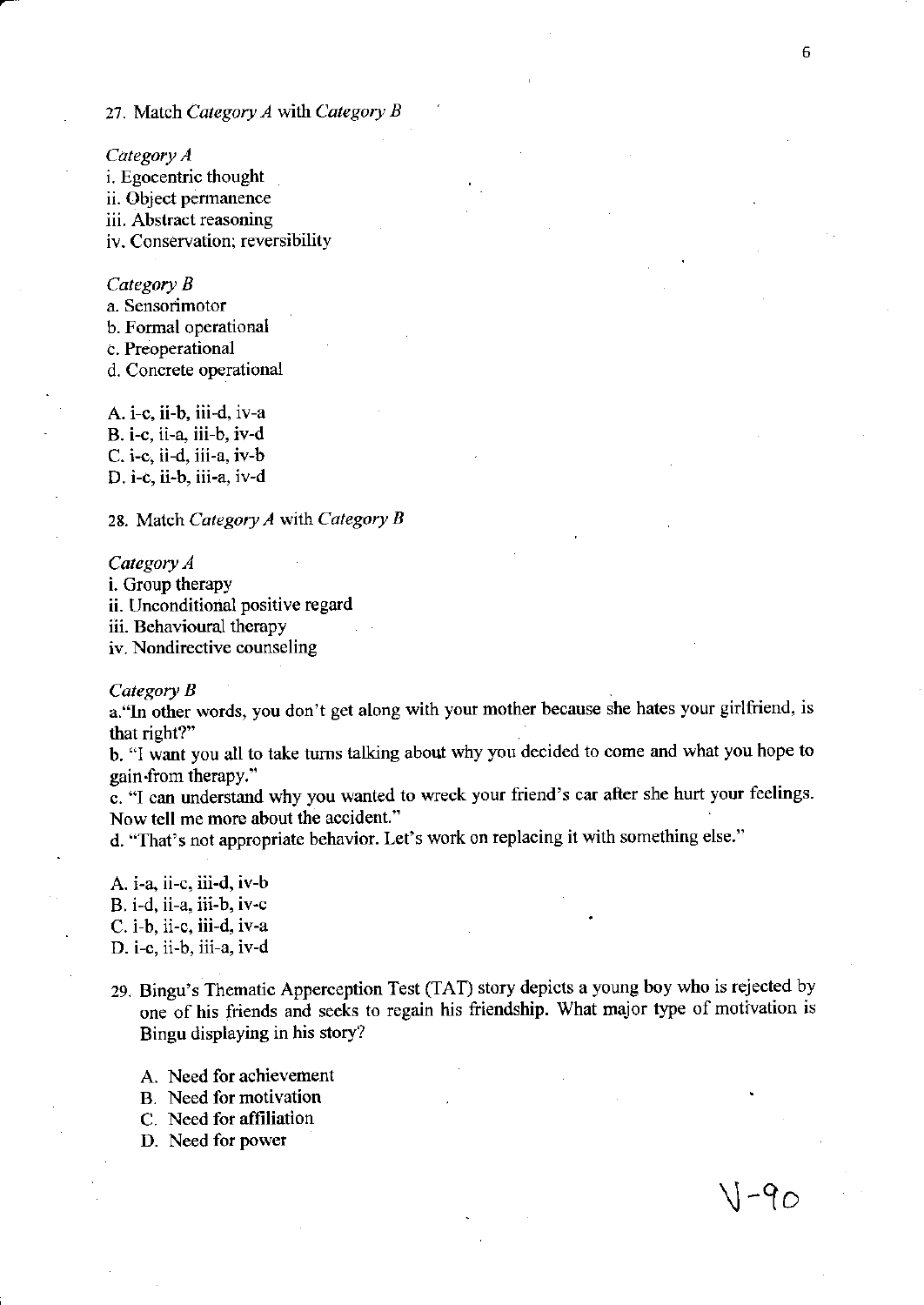- 10. One of the lbllowing systems of Psychdlogy, which did not arise as a protcst against the study of consciousness is
	- A. Psychoanalysis
	- B. Behaviourism
	- C. Humanistic
	- D. Eclectic
- 31. From ages 6 to 12, the child develops a greater attention span, needs less sleep and gains rapid sftength. Therefore, the child can expend much more effort in acquiring skills and is eager to leam real skills. Which stage does this description refer to?
	- A. Initiative vs Guilt
	- B. Autonomy vs Doubt
	- C. Generativity vs Stagnation
	- D. Industry vs Inferiority
- 32. What is the structure lying below the cerebral cortex near the bottom of the brain, and is now considered part of a coordinating system for the control of emotional behaviour?
	- A. Hypothalamus
	- B. Reticular
	- C. Corpus callosum
	- D. Optic chiasm

33. "A bird is seen against the sky'' is an example of

- A. Principle of figure and ground relationship
- B. Principle of proximity
- C. Principle of similarity
- D. Principle of good continuity
- 34. In operant conditioning, the leamer gains mastery on a step-by-step basis, accomplish easier tasks first and more difficult ones later. This procedure is known as
	- A. Shaping
	- B. Extinction
	- C. Spontaneous recovery
	- D. Continuous reinforcement
- 35. Choose the conect option about the following statements (a) and (b)
	- (a) In free recall the leamer is allowed to reproduce the list in any order
	- (b) In serial recall the item must be remembered in a particular sequence
	- A. Neither  $(a)$  nor  $(b)$  is correct
	- B. Only (b) is correct
	- C. (a) and (b) are correct
	- D. Only (a) is correct

rJ-to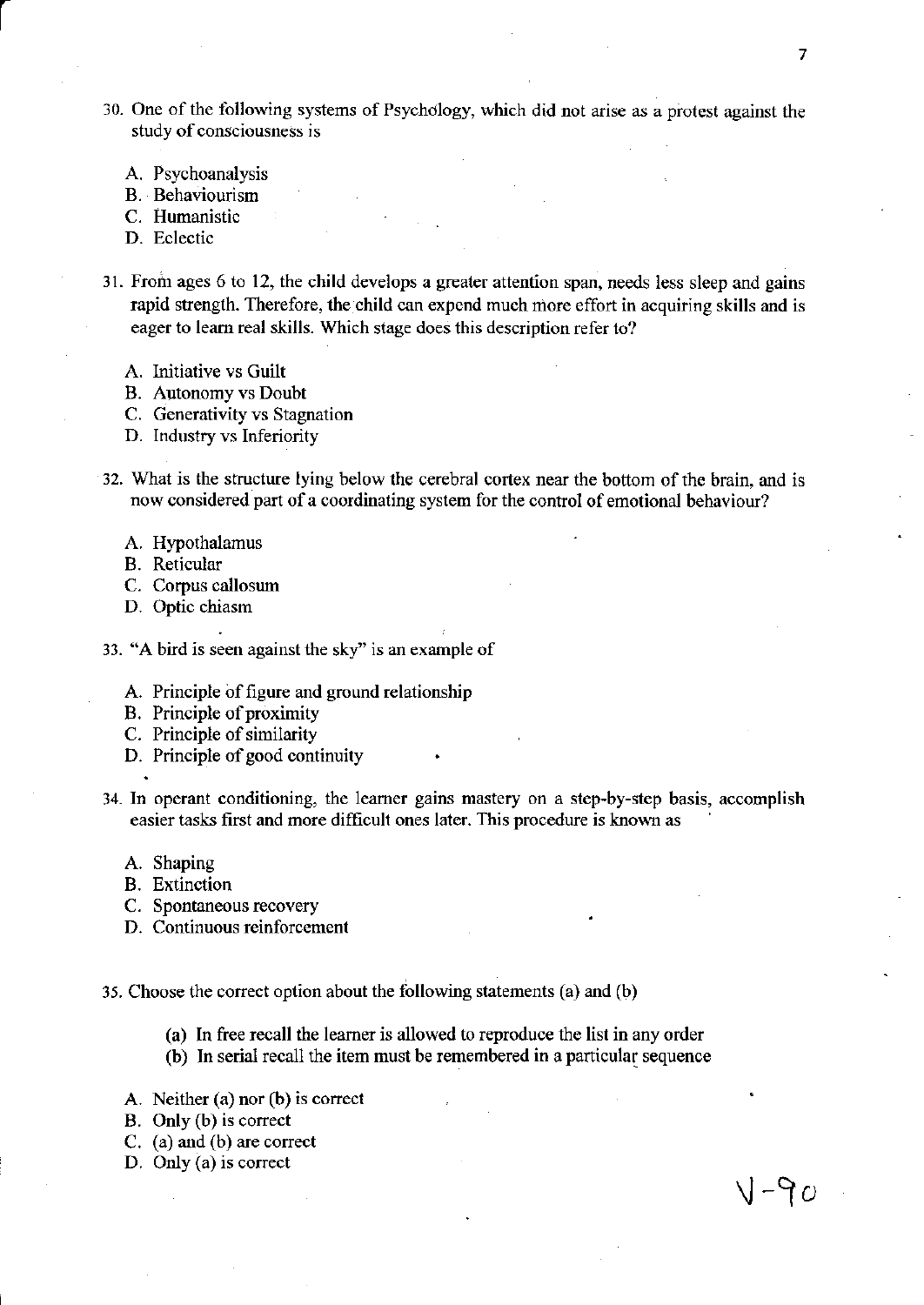- 36. Aprecise statement ofrelationship between data to be measurcd; usually made to support more general theoretical explanation; the hypothesis tested in a research project and contrasted with the null hypothesis is
	- A. Expcrimental hypothesis
	- B. Altemative hypothesis
	- C. Directional hypothesis
	- D. Two-tailed hypothesis
- 37. Hypothesis in which direction of differences or relationship is not predicted before testing is
	- A. Two tailed
	- B. One tailed
	- C. Inferential
	- D. Empirical
- 38. When a variable related to the Independent variable obscures a real effect or produces the false impression that the independent variable is producing the observed changes, it is refened as
	- A. Random
	- B. Constant
	- C. Corfounding
	- D. Hypothetical
- 39. One of the threats to internal validity occurs when more number of a similar type of persons get into one group for the study for example, when two groups of persons are being studied. This is referred as
	- A. Constant error
	- B. Skewness
	- C. Selection bias
	- D. Validation error
- 40. When an experiment is carried out in controlled conditions in experimenter's own habitat it is \_; and an experiment in which experimenter does not have control over random allocation of participants to conditions nor, in some cases, over the independent variable is \_
	- A. Laboratory experiment, quasi-experiment
	- B. Controlled experiment, random experiment
	- C. Field experiment, lab experiment
	- D. Experimenter control, experiment contol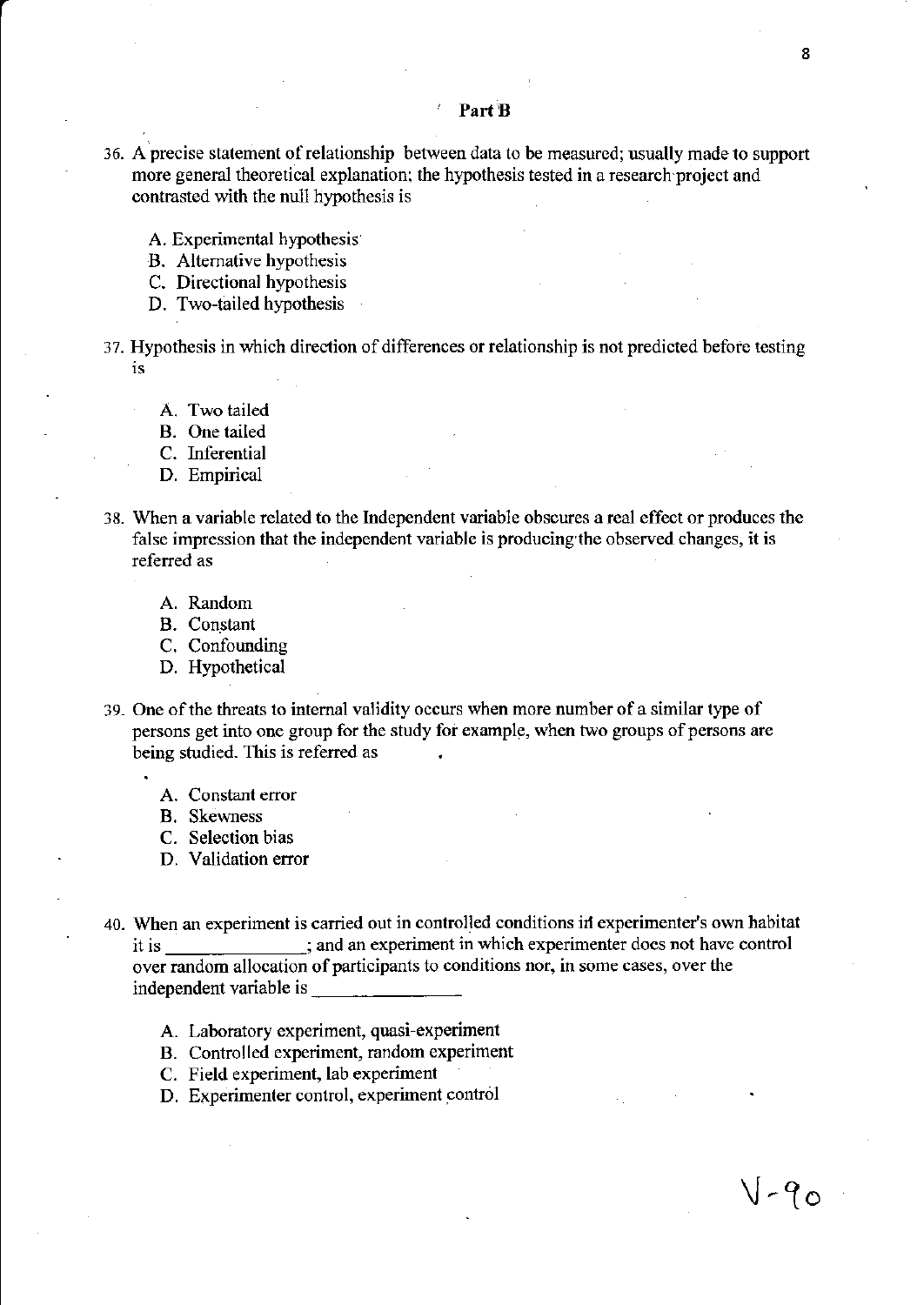- 41. The design where each participant in one group condition is paired on specific variable(s) with a participant in anothcr group/condition is called
	- A. Repeated measures
	- B. Matched pairs
	- C. Independent pairs
	- D. Paired measurcs
- 42. A confounding effect caused by experiencing one condition, then another, such as practice or fatigue is termed as
	- A. Repeated measures
	- B. Related design
	- C. Order effect
	- D. Randomization
- 43. The way of observing, not people directly, but the communications they have produced is seen in . The communications concerned were originally those already published, but some researchers consider materials which they ask people to produce, such as essays, answers to interview questions, diaries and verbal protocols
	- A. Direct observation
	- B. Random observation
	- C. Participant analysis
	- D. Content analysis
- 44.  $A(n)$  scale where objects or individuals are broken into categories that have no numerical properties
	- A. Nominal
	- B. Ordinal
	- . C. Interval
		- D. Ratio
- 45. Suppose the correlation between age and hearing ability for adults is 0.65. What proportion (or percent) of the variability in hearing ability is accounted for by the relationship with age?
	- A. 65%
	- B. 35%
	- c. 42%
	- D. Unable to determine

 $-9$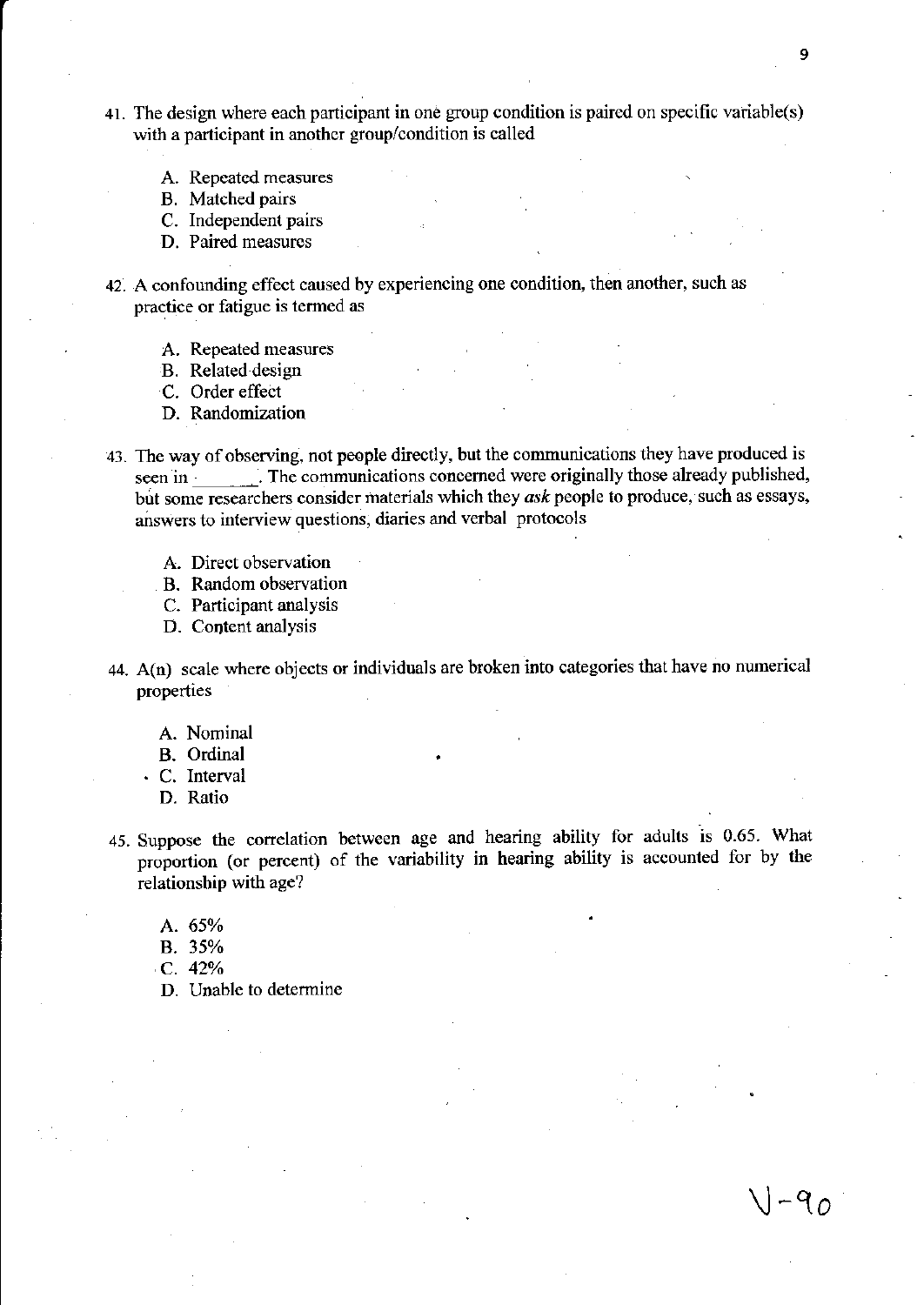- 46. Regression analysis allows us to
	- A. Predict an individual's score on one variable bascd on knowing the individual's score on another variable
	- B. Detemine the degree of relationship between two interval/ratio variablcs
	- C. Determine the degree of relationship between two nominal variables
	- D. Predict an individual's score on one variable based on knowing that the variable is interval/ratio in scale

47. When alpha is 0.05, this means that

- A. The probability of a Type II error is .95
- B. The probability of a Type II error is .05
- C. The probability of a Type I error is .95
- D. The probability of a Type I error is  $.05$

48. Match Category  $A$  with Category  $B$ 

Category A

i. Archival research

ii. Naturalistic observation

iii.Survey research

iv. Case study

Category **B** 

a. The researcher may not be able to generalize to the population at large

b. People's behavior can change if they know they are being watched

c. The data may not exist or may be unusable

d. People may lie in order to present a good image

A. i-c, ii-b, iii-a, iv-d B .i-c, ii-b, iii-d, iv-a C. i-c, ii-d, iii-b, iv-a D. i-a, ii-d, iii-c. iv-b

49. The problem of experimenter bias can be avoided by

- A. Not informing participants of the hypothesis of the experiment
- B. Telling the subjects that there are no "right" or "wrong" answers
- C. Using a research strategy in which neither subjects nor experimenter know which neiticipants are in the experimental and control groups participants are in the experimental and control groups
- D. Having the experimenter use only nonverbal signals when communicating with the participants
- 50. lf you score at the 67th percentile on a standardized test, it means that

A. 67% of those who took the test scored better than you did.

B. 33% of those who took the test scored less than you did

C. 67% of those who took the test scored the same or less than you did

D. You answered 67% of the questions correctly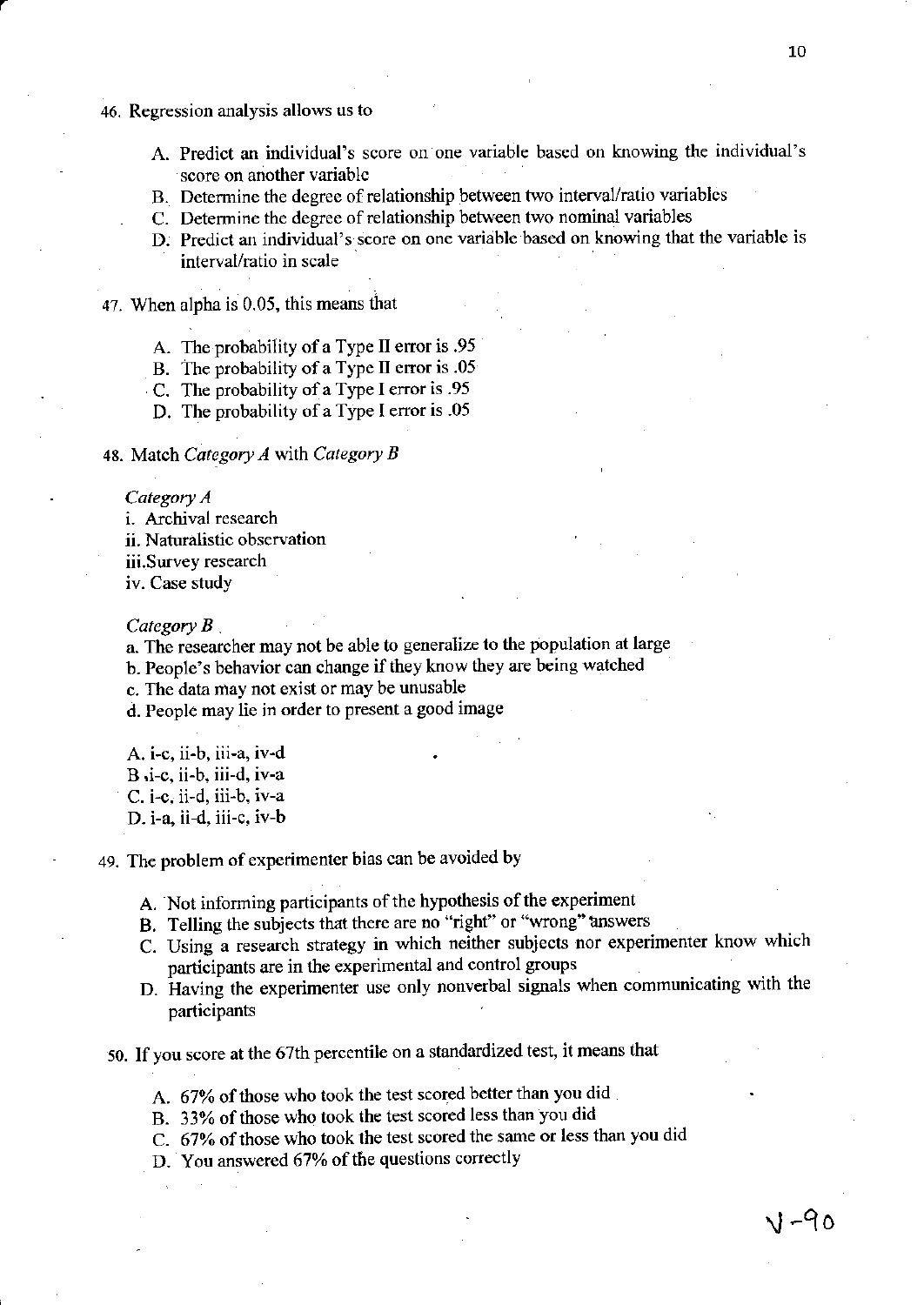- 51. While testing hypothesis, a researcher committed Type I error. By committing Type I error, the researcher
	- A. Rejected the null hypothesis when it was false
	- B, Rejected the null hypothesis when it was true
	- C. Rejected the alternative hypothesis when it was true
	- D. Rejected thc altemative hypothesis when it was false
- 52. Which of the following non-parametric statistical techniques is equivalent to One-way Analysis of Variance?
	- A. Wilcoxon test
	- B. Friedman test
	- C. Mann-Whitney U test
	- D. Kruskal-Wallis test

#### 53. In terms of scientific rigor, which of the following is the most powerful research tool?

- A. Observation
- B. Experiment
- C. Survey
- D. Case study
- 54. The standard error of the mean is the same thing as the
	- A. Standard deviation of the sampling distribution
	- B. Standard deviation of the sample
	- C. Standard deviation of the population
	- D. Variance of the sample
- 55. Having the square root of N in the denominator of the formula for the standard error of a mean, means that
	- A. As N gets laxger, the standard error will get smaller
	- B. As N gets larger, the standard error will get larger
	- C. When N is negative, the standard error will also be negative
	- D. The smaller the population, the larger the deviance
- 56. Two sample statistics are unbiased estimators. They are
	- A. Means and standard deviations
	- B. Medians and modes
	- C. Means and proportions
	- D. Proportions and percentages

 $V - 90$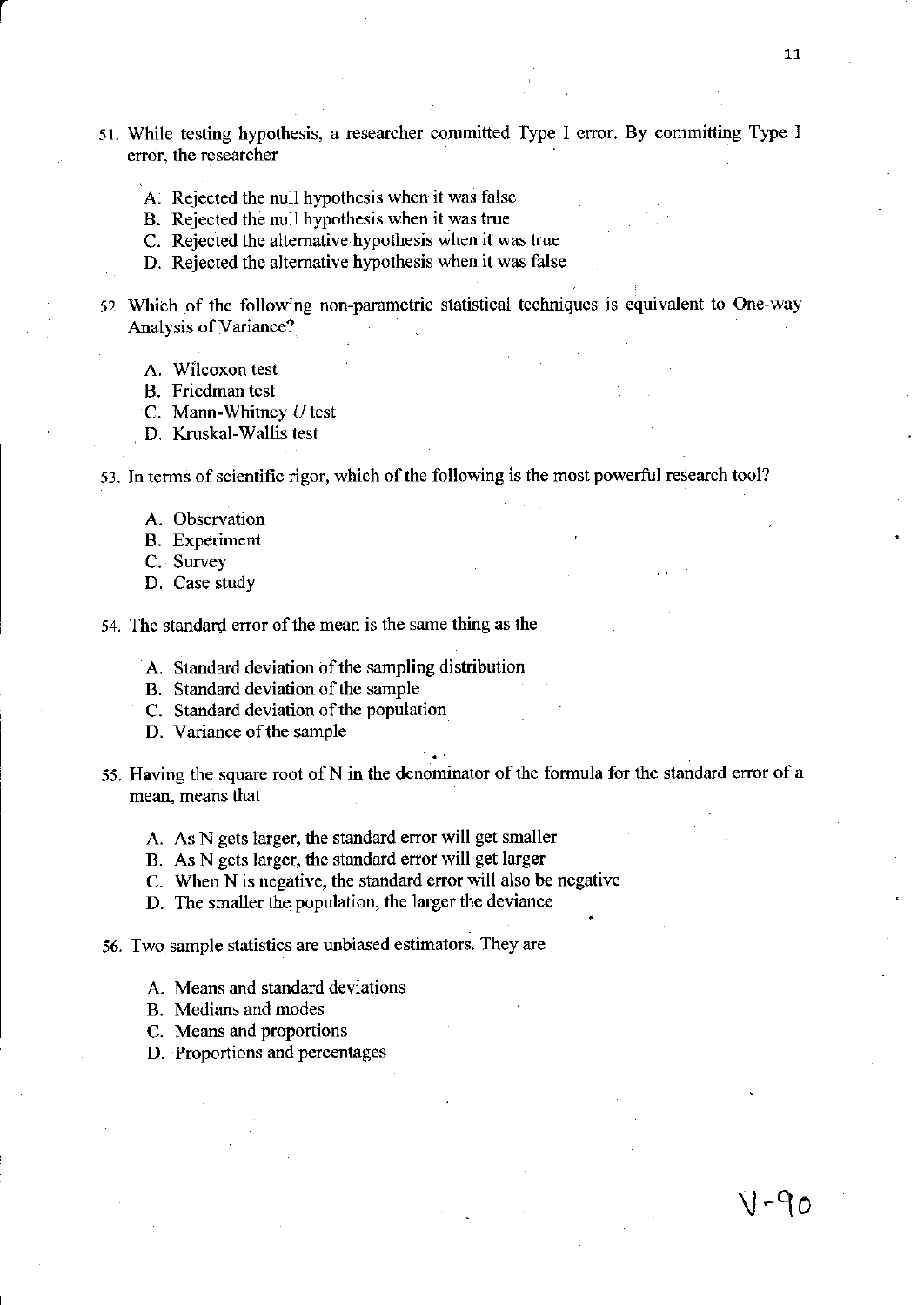$V-90$ 

- 57. An investigator was interested in studying college student's aftitude towards a uniform dress code in colleges. He compared the attitudes of 350 junior collegc students, 400 degree college students and 300 University students, with similar socioeconomic background and gender. The investigator selected the following research design
	- A. Sequential design
	- B. Controlled experiment
	- C. Longitudinal design
	- D. Cross-sectional design
- st. The major difference between facts and data is
	- A. Facts are descriptive in nature whereas data are explanatory
	- B. The facts are not agreeable to objective statistical treatments whereas data can be easily subjected to in objective statistical treatment
	- C. The facts are easy to interpret, while it is difficult to interpret data easily
	- D. The facts arc collected in historical or survey research whereas data are gathered in a scientific and experimental research
- 59. The number of police oflicers and the numbcr of crimes are positively related. This relationship is
	- A. A causal relationship
	- B. A direct relationship
	- C. A probabilistic causal relation
	- D. A spurious relationship
- 60. Match Category A with Category B

Category A

i. Postpositivists

- ii. Social constructivists
- iii: Transformative
- iv. Pragmatic

#### Category B

.

a. Action, situations, and consequences

b. Causes determine effects or outcome

c. Reseatch inquiry contains action agenda for change

d. Individuals seek understanding of the world in which they five and work

A. i-b, ii-c, iii-d, iv-a

B. i-b, ii-d, iii-c, iv-a

C. i-c, ii-d, iii-a, iv-b

D. i-c, ii-a, iii-b, iv-a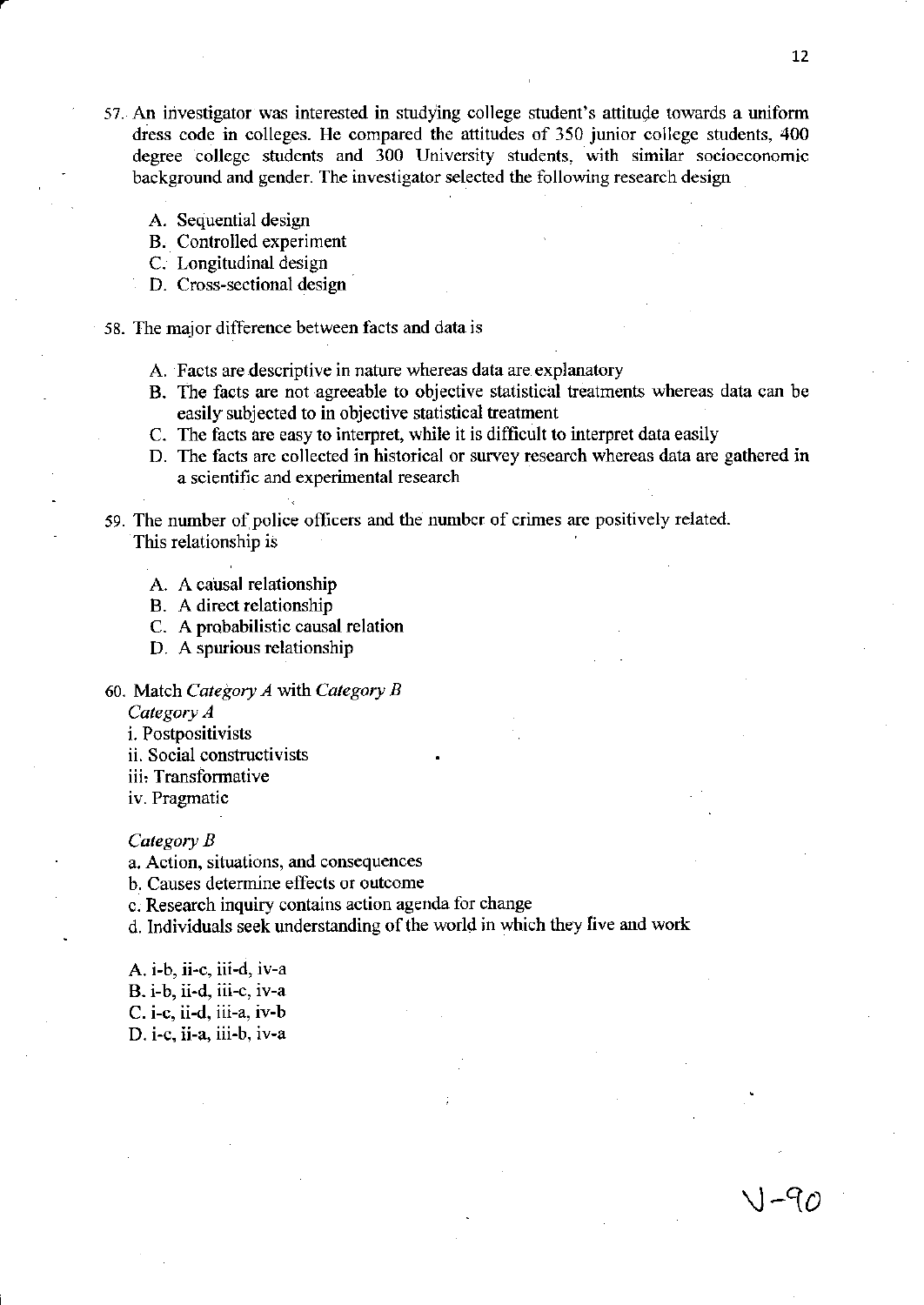- 61. A research in which the researcher fiist conducts quantitative research, analyzes the results and then builds on the results to explain them in more detail with qualitative rescarch is called
	- A. Exploratory sequential mixed methods
	- B. Explanatory sequential mixed methods
	- C. Convergent parallel mixed methods
	- D. Transformative mixed methods
- 62. In  $\frac{1}{\sqrt{1-\frac{1}{\sqrt{1-\frac{1}{\sqrt{1-\frac{1}{\sqrt{1-\frac{1}{\sqrt{1-\frac{1}{\sqrt{1-\frac{1}{\sqrt{1-\frac{1}{\sqrt{1-\frac{1}{\sqrt{1-\frac{1}{\sqrt{1-\frac{1}{\sqrt{1-\frac{1}{\sqrt{1-\frac{1}{\sqrt{1-\frac{1}{\sqrt{1-\frac{1}{\sqrt{1-\frac{1}{\sqrt{1-\frac{1}{\sqrt{1-\frac{1}{\sqrt{1-\frac{1}{\sqrt{1-\frac{1}{\sqrt{1-\frac{1}{\sqrt{1-\frac{1}{\sqrt{1-\frac{1}{\sqrt{1-\frac{1}{\$ them to provide stories about their lives
	- A. Phenomenological
	- B. Narrative
	- C. Fthnography

 $\mathcal{L}_{\rm{eff}}$ 

- D. Case study
- 63. In \_\_\_\_\_\_\_\_\_\_\_, researchers use statistical techniques to combine and draw conclusions about studies previously conducted
	- A. Review of literatue
	- B. Archival research
	- -, C. Review research
	- D. Meta-analysis
- 64. A fact finding activity that describes conditions that exist at a particular time and docs not examine relationship between variables is called
	- A. Eraluation
	- B. Assessment
	- C.-Administration
	- D. Descriptive research
- 65. A study is said to have if the researcher can be relatively confident that changes in the independent variable caused changes in the dependent variable-
	- A. Content validity
	- B. Concurent validity
	- C. Intemal validity
	- D. Extemal validity
- 66. Sometimes participants get so caught up in the procedues that they forget they are in an experiment. this is called as
	- A. Reactance
	- B. Flawed experiment
	- C. Mundane realism
	- D. Experimental realism

V-90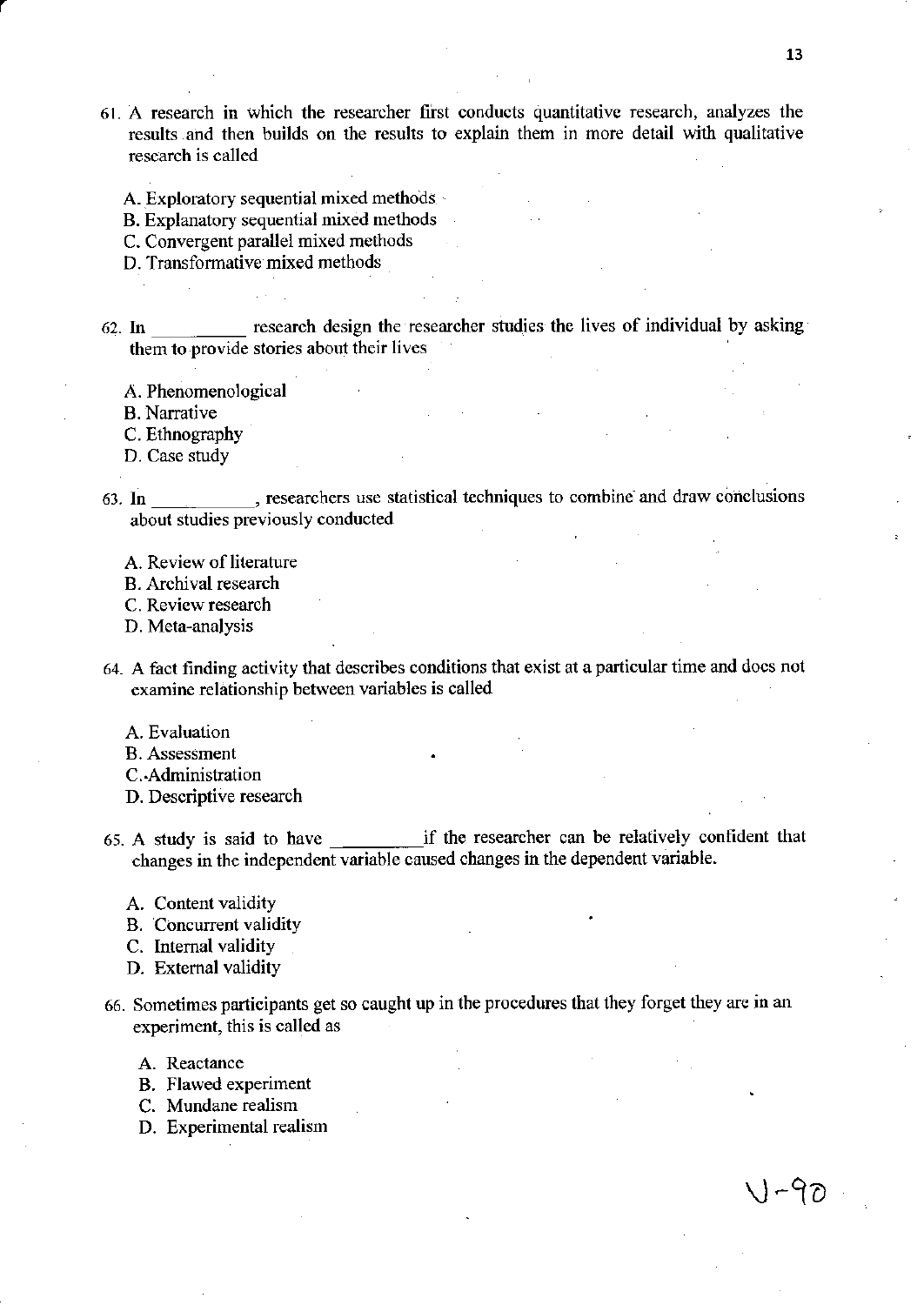- 67. Which of the following statements is true
	- A. The quartile deviation or Q is one-half the scale distance between the  $75<sup>th</sup>$  and  $25<sup>th</sup>$ percentile in a frequency distribution
	- B. When measues are expressed in equal units, and were also taken from a true zero, they constitute interval scales
	- C. When the relationship between two sets of measures is "linear" it can be described by a curve
	- D. A distribution is said to be "skewcd" when the mean and the median fall at same points in the distribution
- 68. \Vhat is not essential to the sampling process?
	- A. Population
	- B. Multiple researchers
	- C. Sample Size
	- D. Sampling Method
- ' 69. Wlich sampling technique requires breaking the population into mutually exclusive subgroups?
	- A. Purposive Sampling
	- B. Simple Random Sampling
	- C. Stratified Sampling
	- D. Cluster Sampling
- 70. Which of these statements is true?
	- A. Non-random sampling enables results to be generalized to the population
	- B. Random sampling enablcs results to be generalized to the sample
	- C. Non-random sampling is highly accurate
	- D.'Random sampling enables results to be generalized to the population

 $V - 90$